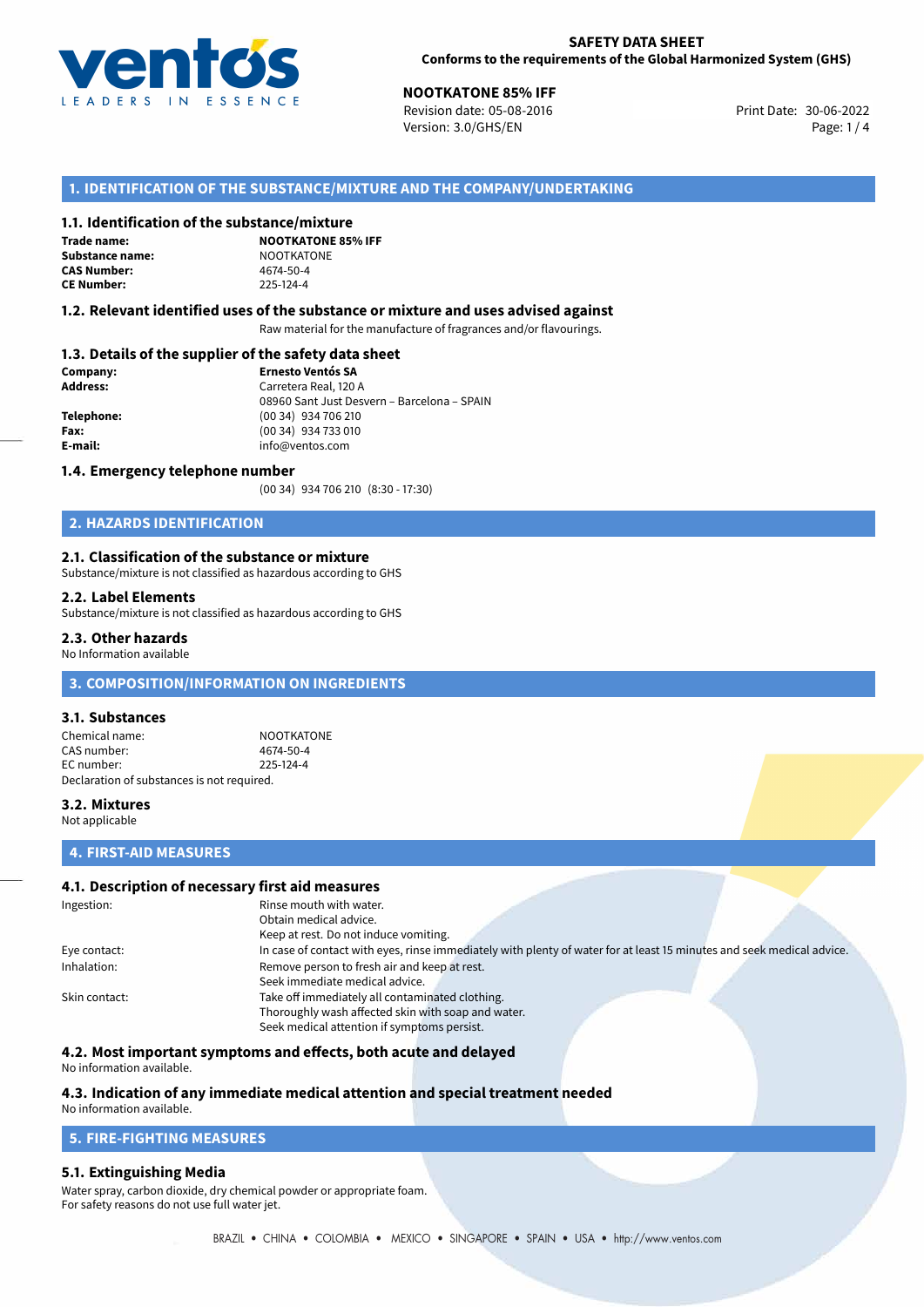

# **NOOTKATONE 85% IFF**<br>
Revision date: 05-08-2016<br> **Solution date: 05-08-2016**

Revision date: 05-08-2016 Version: 3.0/GHS/EN Page: 2 / 4

### **5.2. Special hazards arising from the substance or mixture**

Known or Anticipated Hazardous Products of Combustion: Emits toxic fumes under fire conditions.

### **5.3. Advice for firefighters**

High temperatures can lead to high pressures inside closed containers. Avoid inhalation of vapors that are created. Use appropriate respiratory protection. Do not allow spillage of fire to be poured into drains or watercourses. Wear self-contained breathing apparatus and protective clothing.

### **6. ACCIDENTAL RELEASE MEASURES**

### **6.1. Personal precautions, protective equipment and emergency procedures**

Evacuate surronding areas. Ensure adequate ventilation. Keep unnecessary and unprotected personnel from entering. Do not breathe vapor/spray. Avoid contact with skin and eyes. Information regarding personal protective measures: see section 8.

### **6.2. Environmental precautions**

To avoid possible contamination of the environment, do not discharge into any drains, surface waters or groundwaters.

### **6.3. Methods and materials for containment and cleaning up**

Cover with an inert, inorganic, non-combustible absorbent material (e.g. dry-lime, sand, soda ash). Place in covered containers using non-sparking tools and transport outdoors. Avoid open flames or sources of ignition (e.g. pilot lights on gas hot water heater). Ventilate area and wash spill site after material pickup is complete.

### **6.4. Reference to other sections**

Information regarding exposure controls, personal protection and disposal considerations can be found in sections 8 and 13.

### **7. HANDLING AND STORAGE**

### **7.1. Precautions for safe handling**

Do not store or handle this material near food or drinking water. Do not smoke. Avoid contact with the eyes, skin and clothing. Wear protective clothing and use glasses. Observe the rules of safety and hygiene at work. Keep in the original container or an alternative made from a compatible material.

### **7.2. Conditions for safe storage, including any incompatibilities**

Store in tightly closed and preferably full containers in a cool, dry and ventilated area, protected from light. Keep away from sources of ignition (e.g. hot surfaces, sparks, flame and static discharges). Keep away from incompatible materials (see section 10).

### **7.3. Specific end use(s)**

No information available.

### **8. EXPOSURE CONTROLS AND PERSONAL PROTECTION**

### **8.1. Control parameters**

Components with occupational exposure limits: None known.

### **8.2. Exposure controls**

Measures should be taken to prevent materials from being splashed into the body. Provide adequate ventilation, according to the conditions of use. Use a mechanical exhaust if required.

### **8.3. Individual protection measures, such as personal protective equipment**

acceptable levels.

| Eye/Face protection:             | Chemical safety goggles are recommended. Wash contaminated goggles before reuse.                                      |  |  |  |  |
|----------------------------------|-----------------------------------------------------------------------------------------------------------------------|--|--|--|--|
| Hand Protection:                 | Chemical-resistant gloves are recommended. Wash contaminated gloves before reuse.                                     |  |  |  |  |
| Body protection:                 | Personal protective equipment for the body should be selected based on the task being performed and the risks         |  |  |  |  |
|                                  | involved.                                                                                                             |  |  |  |  |
| <b>Respiratory Protection:</b>   | In case of insufficient ventilation, use suitable respiratory equipment.                                              |  |  |  |  |
| Environmental exposure controls: | Emissions from ventilation or process equipment should be checked to ensure they comply with environmental            |  |  |  |  |
|                                  | protection legislation.                                                                                               |  |  |  |  |
|                                  | In some cases, filters or engineering modifications to the process equipment will be necessary to reduce emissions to |  |  |  |  |
|                                  |                                                                                                                       |  |  |  |  |

### **9. PHYSICAL AND CHEMICAL PROPERTIES**

### **9.1. Information on basic physical and chemical properties**

Appearance: and the contract of the contract of the Liquid/solid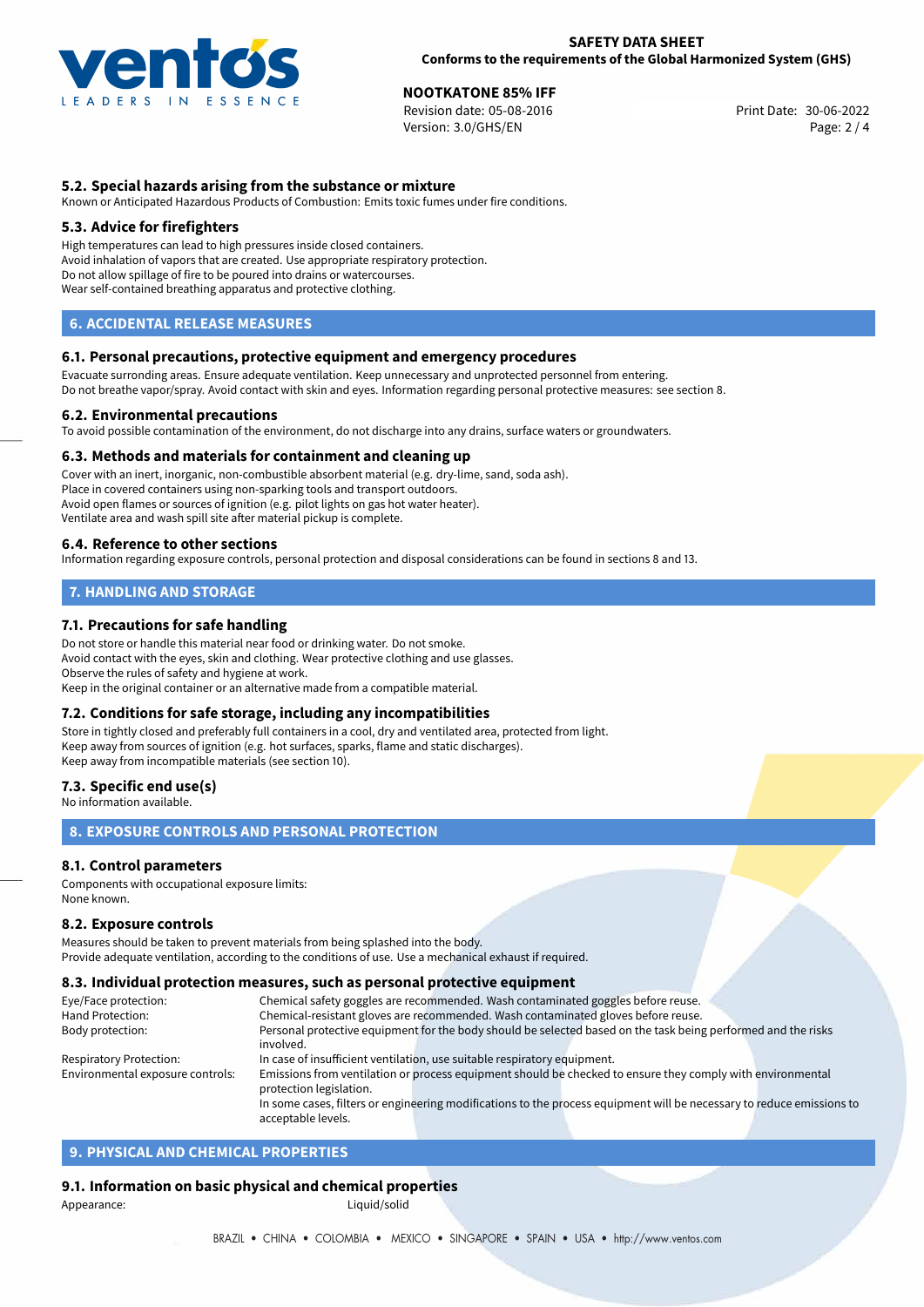

### **SAFETY DATA SHEET Conforms to the requirements of the Global Harmonized System (GHS)**

**NOOTKATONE 85% IFF**<br>
Revision date: 05-08-2016 **Print Date: 30-06-2022** Version: 3.0/GHS/EN Page: 3 / 4

Colour: Conforms to standard Odour: Conforms to standard Odour theshold: Not determined pH: Not determined Melting point/freezing point: Not determined Boling point/boiling range: 140<sup>o</sup>C (0,5-1,0 mm) Flash point: 110 °C Evaporation rate: Not determined Flammability: Not determined Lower flammability/Explosive limit: Not determined Upper flammability/Explosive limit: Not determined Vapour pressure: Not determined Vapour Density: Vapour Density: Density: 0,995−1,015 g/mL (20<sup>o</sup>C)<br>Relative density: 0,995−1,015 (20<sup>o</sup>C) Relative density: 0,995−1,015 (20<sup>o</sup>C)<br>Water solubility: 0,995−1,015 (20<sup>o</sup>C) Solubility in other solvents: Not determined Partition coefficient n-octanol/water: Not determined Auto-ignition temperature: Not determined Decomposition temperature: Not determined Viscosity, dynamic: Not determined Viscosity, kinematic: Not determined Explosive properties: Not determined Oxidising properties: Not determined

# **INSOLUBLE IN WATER**

### **10. STABILITY AND REACTIVITY**

### **10.1. Reactivity**

No hazardous reactions if stored and handled as prescribed/indicated.

### **10.2. Chemical stability**

The product is stable if stored and handled as prescribed/indicated.

### **10.3. Possibility of hazardous reactions**

No hazardous reactions if stored and handled as prescribed/indicated.

### **10.4. Conditions to Avoid**

Conditions to Avoid: Excessive heat, flame or other ignition sources.

### **10.5. Incompatible materials**

Avoid contact with strong acids and bases and oxidizing agents.

### **10.6. Hazardous decomposition products**

During combustion may form carbon monoxide and unidentified organic compounds.

### **11. TOXICOLOGICAL INFORMATION**

| <b>Acute toxicity</b>             | Based on the data available, the criteria for classification are not met. |
|-----------------------------------|---------------------------------------------------------------------------|
| <b>Skin corrosion/irritation</b>  | Based on the data available, the criteria for classification are not met. |
| Serious eye damage/irritation     | Based on the data available, the criteria for classification are not met. |
| Respiratory or skin sensitisation | Based on the data available, the criteria for classification are not met. |
| <b>Germ cell mutagenicity</b>     | Based on the data available, the criteria for classification are not met. |
| Carcinogenicity                   | Based on the data available, the criteria for classification are not met. |
| <b>Reproductive toxicity</b>      | Based on the data available, the criteria for classification are not met. |
| <b>STOT-single exposure</b>       | Based on the data available, the criteria for classification are not met. |
| <b>STOT-repeated exposure</b>     | Based on the data available, the criteria for classification are not met. |
| <b>Aspiration hazard</b>          | Based on the data available, the criteria for classification are not met. |
|                                   |                                                                           |